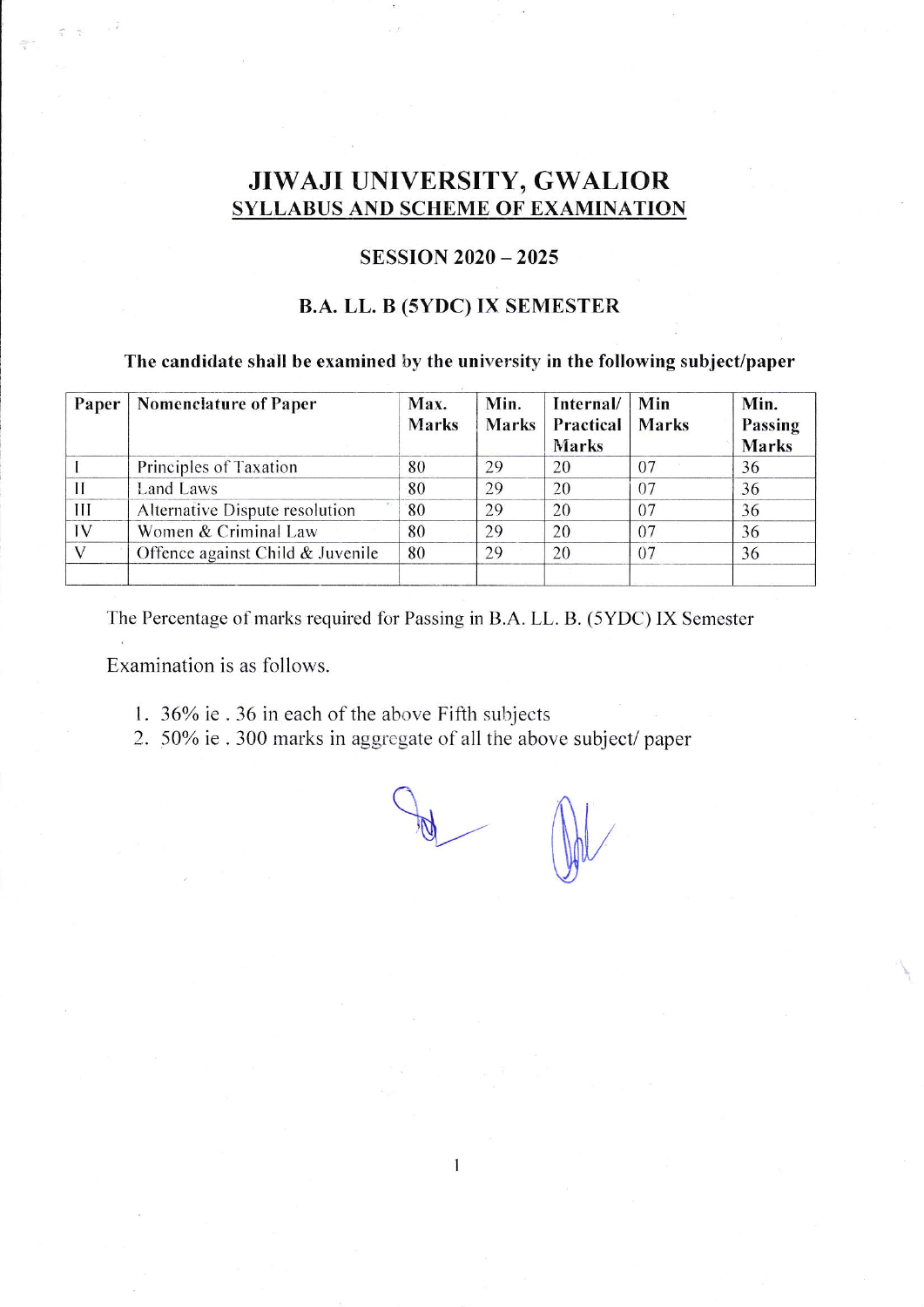## **B.A. LL.B. Five Years Course** Semester  $-$  IX PRINCIPLES OF TAXATION **PAPER I**

# **UNIT-I**

#### **Income Tax Act**

Basic concepts- basic of charges of tax: Definitions: residential status of assesses – its impact on tax liability

### **UNIT-II**

Heads of income – general concepts – chargeability to tax – admissible & inadmissible deductions, exclusions and deductions from income, set off and carry forward of losses

## **UNIT-III**

Income tax authorities- powers & functions, assessment allotment of permanent account number, economic criteria scheme

#### **UNIT-IV**

Rectification, revision, appeal, reference

#### **UNIT-V**

Penalties and prosecutions under income tax act, 1961 for non-compliance, contravention, avoidance and evasion of tax

#### **Books Recommended:-**

Principles of taxation - Atal Kumar Principles of taxation - Kailash Rai Principles of taxation – S.R. myncni Principles of taxation - U.P.D. Kasali

 $\overline{2}$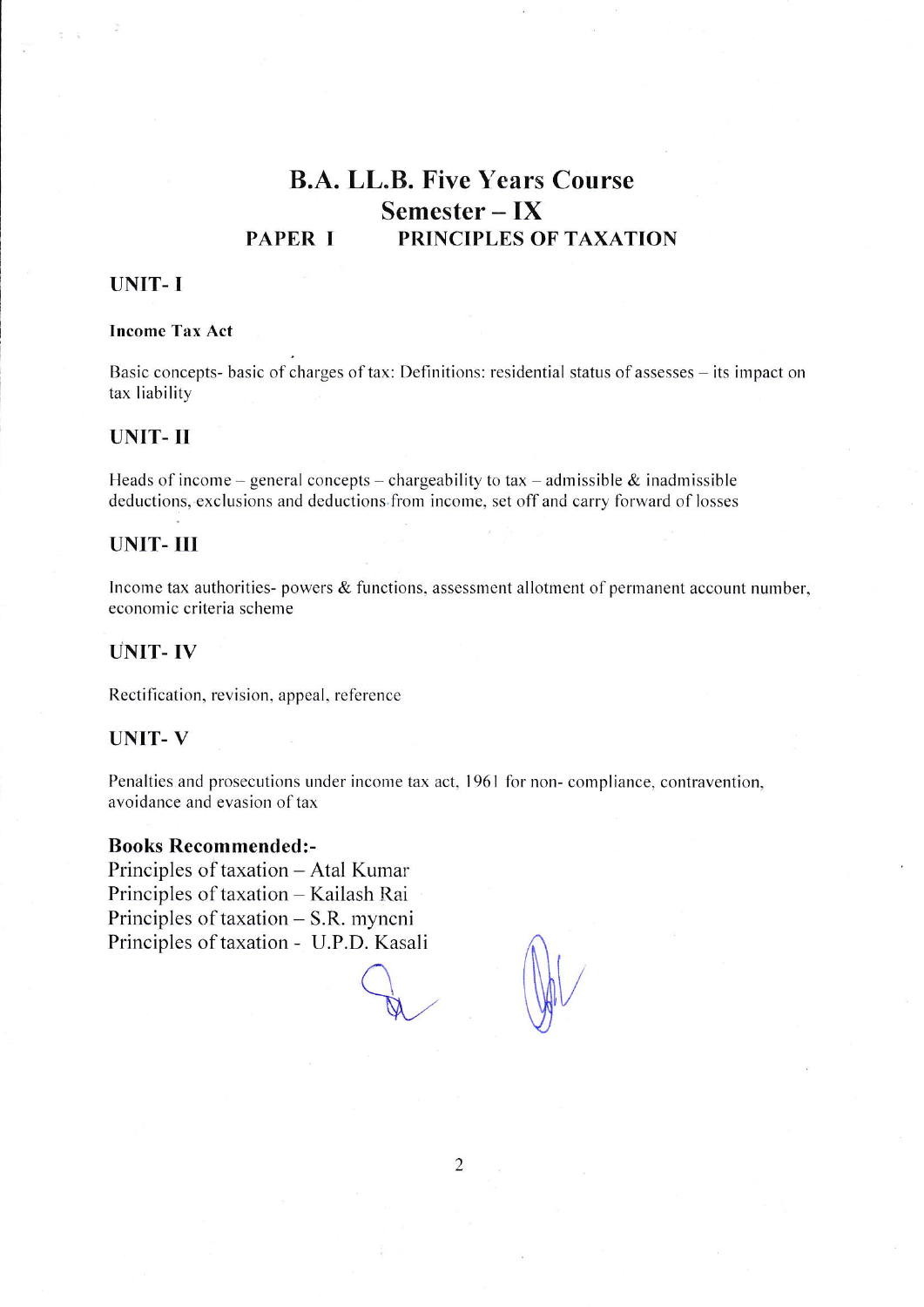# B.A. LL.B. Five Years Course Semester – IX PAPER - II LAND LAW AND LOCAL LAWS

Note:- This Paper shall be of 100 marks. Candidates are required to attempt five questions out of ten.

**Contents:**- The following topics are prescribed for study.

Constitutional Provisions:- Fundamental Rights, Property as Legal Right, Legislative Powers.

M.P. Land revenue Code 1959. M.P. Accommodation Control Act. 1961

Note:- This paper shall be divided in two section. Section (A) shall contains 7 question from M.P. land revenue code. 1959 and section (B) shail contain <sup>3</sup> question from M.P. Accommodation control Act, 1961. The candidates are required to attempt at least two question from section (A) and one question from section  $(B)$  In all five question are to be attempted.

#### Recommended Readings:-

Dwivedi K.K. Nigam Jindal Khare

M.P. Land Revenue Code M.P. Bhu-Rajaswa Sahita M.P. Accommodation Control Act. M.P. Accommodation Control Act.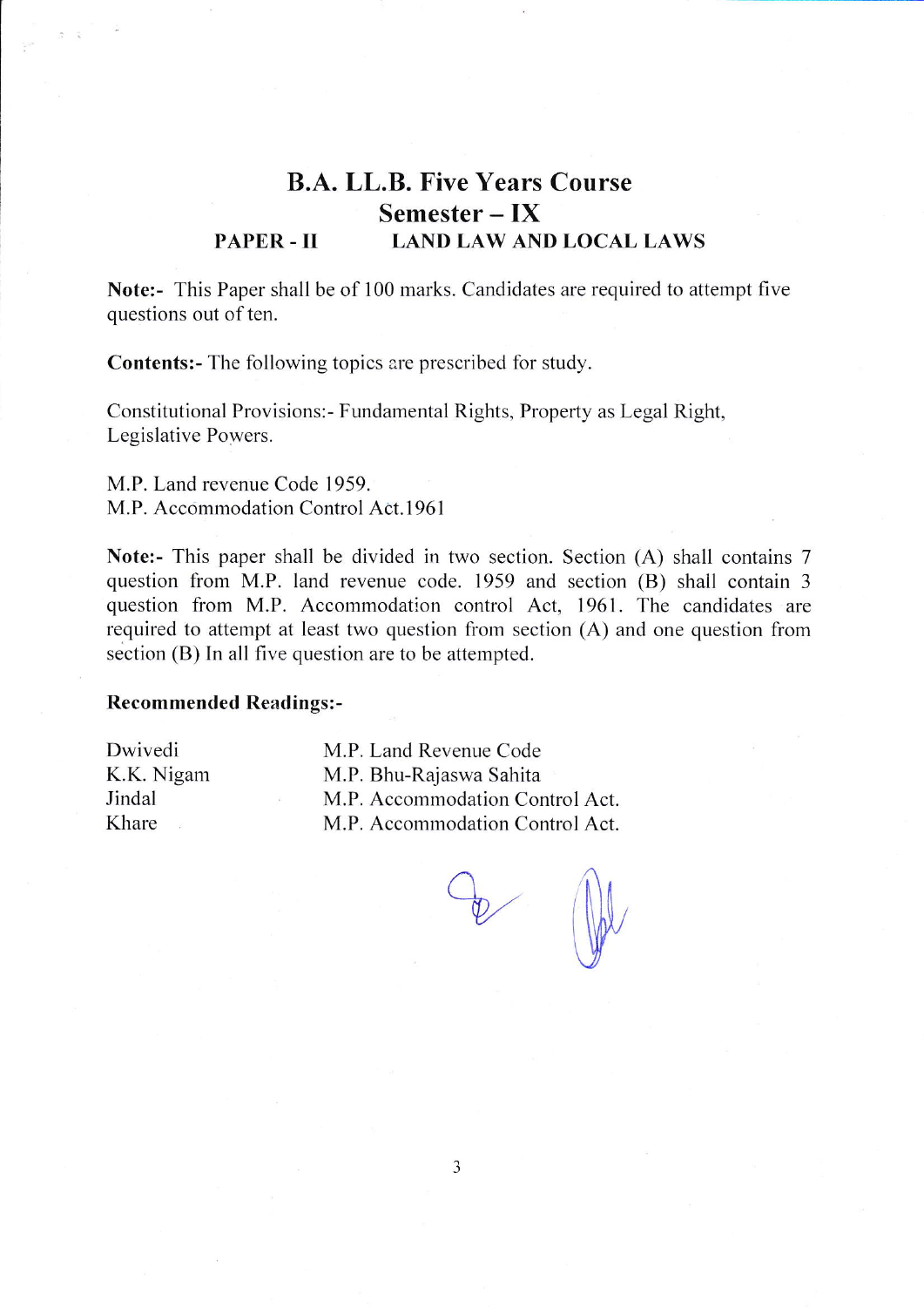# **B.A. LL.B. Five Years Course**  $Semester - IX$

#### **PAPER - III ALTERNATIVE DISPUTE RESOLUTION** (CLINICAL COURSE)

## **UNIT-I**

#### 1. Arbitration: meaning scope and types

- 2. Arbitration Agreement- Essentials, Kinds
- 3. Who can enter into arbitration agreement?
- 4. Validity
- 5. Reference to arbitration
- 6. Interim measures by court

## **UNIT-II**

- 1. Arbitration Tribunal, Appointment, Jurisdiction of arbitral tribunal, Grounds of challenge, Powers, Procedure, Court assistance
- 2. Award, Rules of guidance, Form and content, Correction and interpretation
- 3. Grounds of setting aside an award- Want of proper notice and hearing, Contravention of composition and procedure
- 4. Impartiality of the arbitrator
- 5. Bar of limitations, res judicata
- 6. Consent of parties
- 7. Enforcement

#### **UNIT-III**

- 1. Appeal and revision
- 2. Enforcement of foreign awards, New York convention Award, Geneva Convention Awards

### **UNIT-IV**

#### Conciliation

1. Distinction between "conciliation", "negotiation", "meditation", and "arbitration",

 $\overline{4}$ 

- 2. Appointment of conciliator
- 3. Interaction between conciliator and parties
- 4. Communication, disclosure and confidentiality
- 5. Suggestions by parties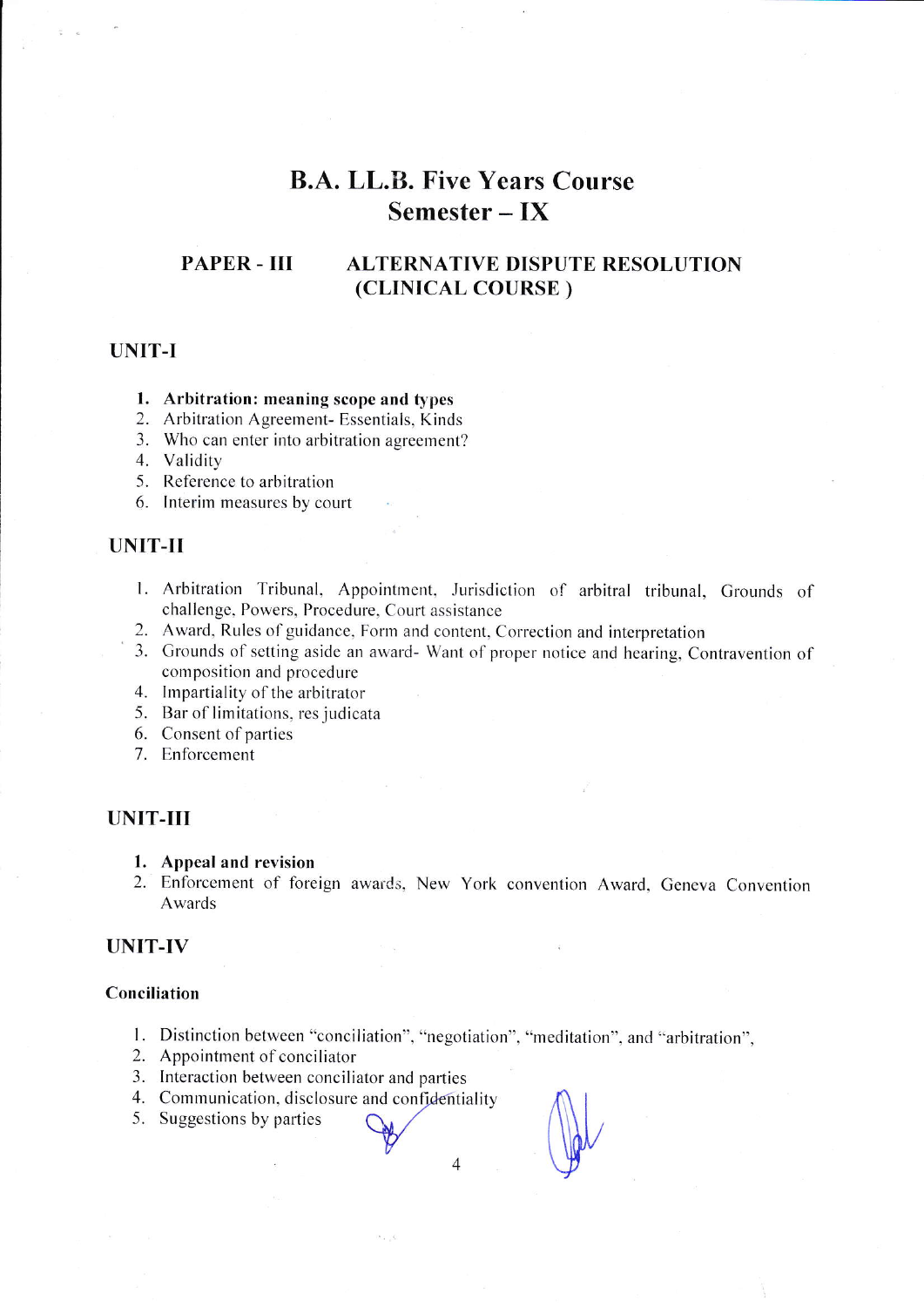- 6. Resort to judicial proceedings, legal effect
- 7. Costs and deposit repeal

# **UNIT-V**

**Rule making Power:-**

Legal Service Authorities Act Lok Adalat Legal camp

#### **Books Recommended**

- 1. Avtar Singh
- 2. Goyal
- 3. अवतार सिंह
- 3. Shukla
- 4. Jhabvala

Arbitration and Conciliation Arbitration and Conciliation Act माध्यसीम एवं सुलह अधिनियम Legal remedies Law of Arbitration and Concilliation

 $\ddot{\cdot}$ 

 $\ddot{\cdot}$ 

 $\vdots$ 

 $\ddot{\cdot}$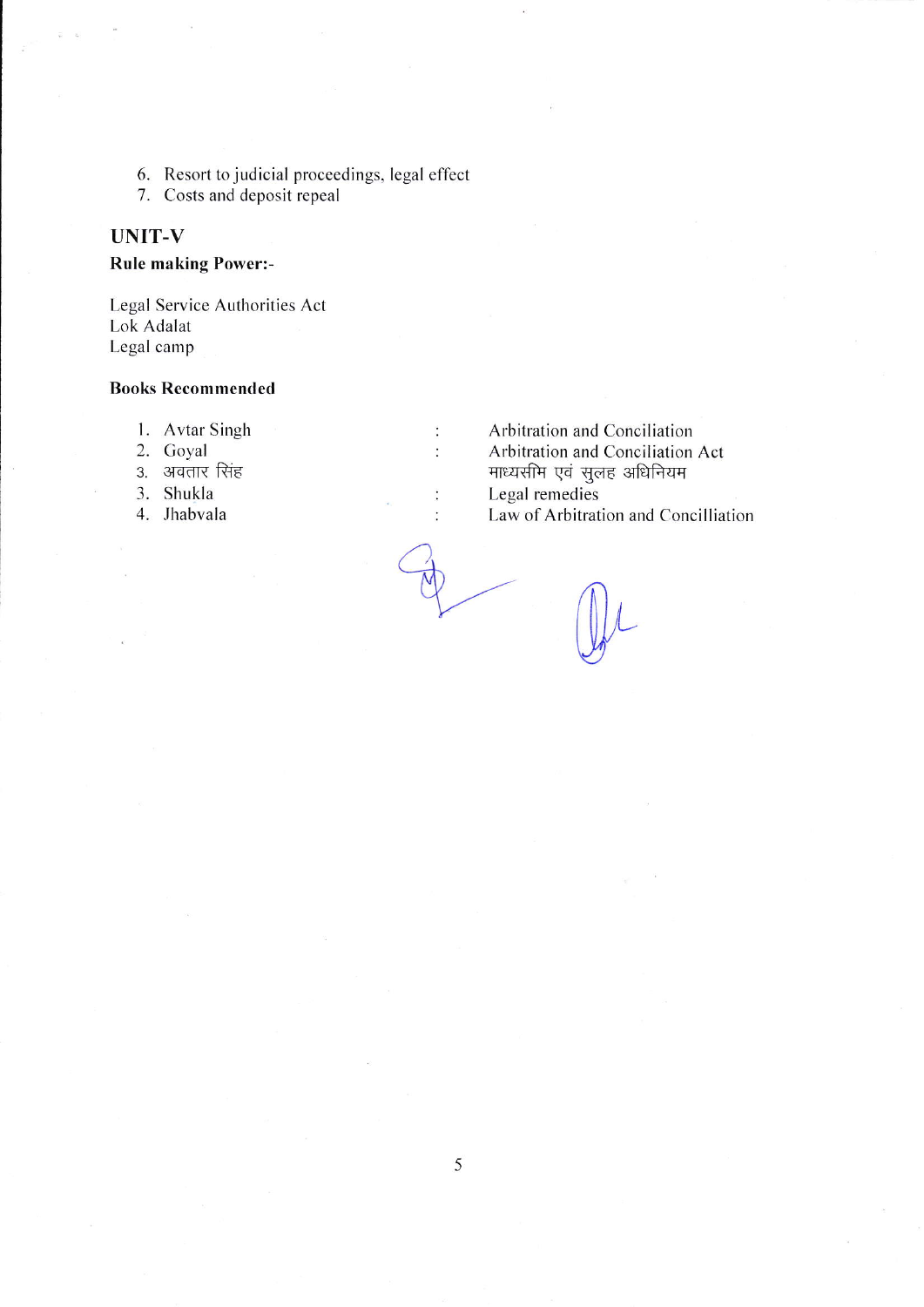# B.A. LL.B. Five Years Course Semester - IX PAPER IV WOMEN AND CRIMINAL LAW (OPTIONAL)

### UNIT-I

Introduction – crime against women, nature, kinds, international commitments

#### $UNIT - II$

Rape, sexual harassment of working women in workplace, indecent representation of women  $$ meaning. protection under Indian laws

#### UNIT- III

Dowry death, assault, unnatural offences- National protections

#### UNIT-IV

Immoral trafficking, female feticides, kidnapping and abduction- National protections

#### $UNIT-V$

Cruelty and domestic violence against women- National protections

Eg (AL